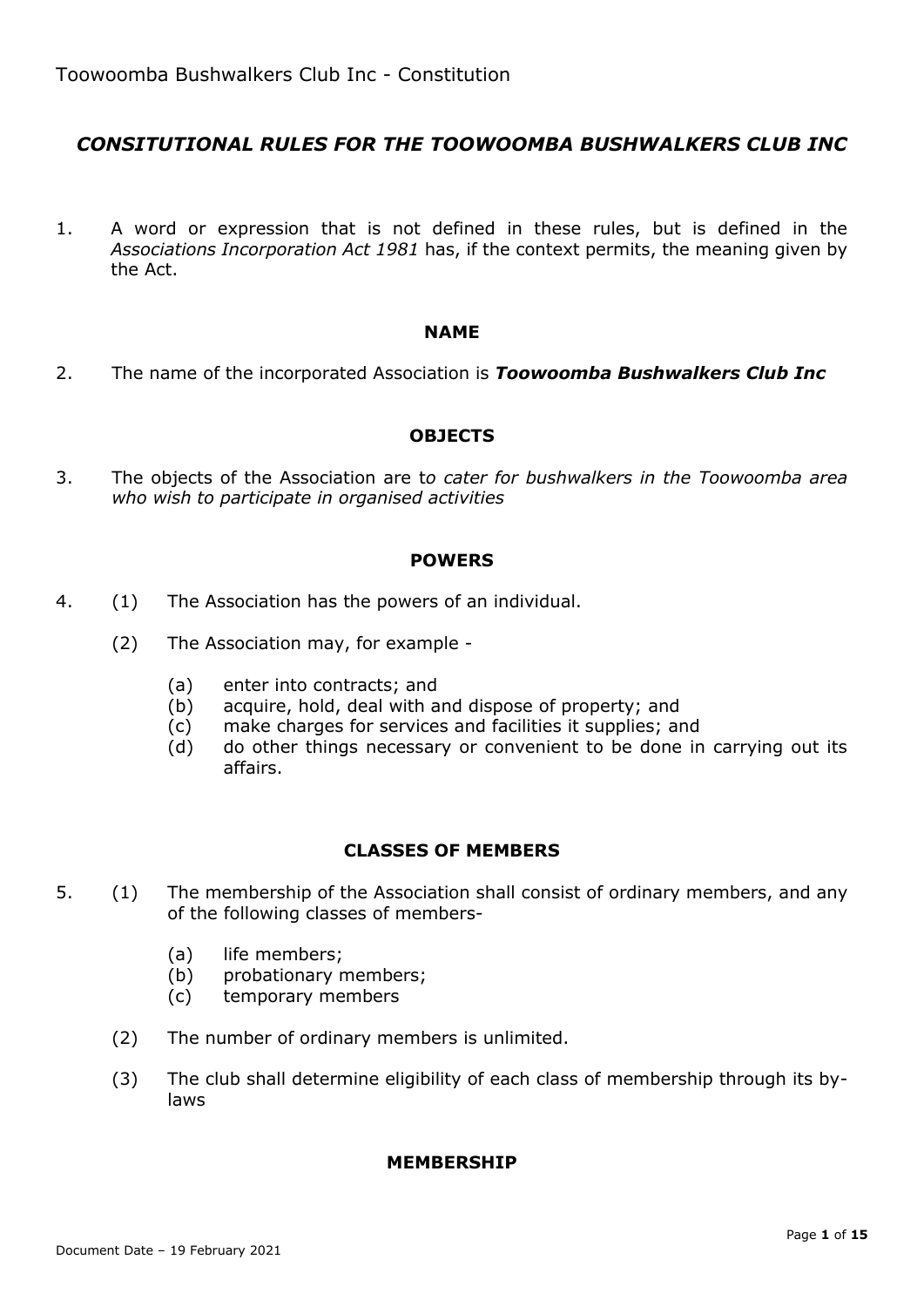- 6. (1) A member of the incorporated Association who, before becoming a member, has paid the member's annual subscription for membership of the unincorporated Association on or before a day fixed by the management committee, is not liable to pay a further amount of annual subscription for the period before the day fixed by the management committee as the day on which the next annual subscription is payable.
	- (2) An application for membership must be-
		- (a) in writing; and
		- (b) signed by the applicant and
		- (c) in the form decided by the management committee.
	- (3) An applicant for membership of the Association, must be proposed by 1 member of the Association (the **proposer**) and seconded by another member (the **seconder**) prior to membership.

#### **MEMBERSHIP FEES**

- 7. The membership fee for each class of membership-
	- (1) is the amount decided by the members from time to time at a general meeting; and
	- (2) is payable when, and in the way, the management committee decides.

### **ADMISSION AND REJECTION OF MEMBERS**

- 8. (1) The management committee or general meeting should consider an application for membership at the next meeting of the committee or general meeting held after it receives-
	- (a) the application; and
	- (b) the appropriate membership fee for the application.
	- (2) The management committee or general meeting must decide at the meeting whether to accept or reject the application.
	- (3) If a majority of the management committee members present at the management meeting, or members at a general meeting vote to accept the applicant as a member, the applicant must be accepted as a member to the class of membership applied for.

#### **WHEN MEMBERSHIP ENDS**

9. (1) A member may resign from the Association by giving a written notice of resignation to the secretary.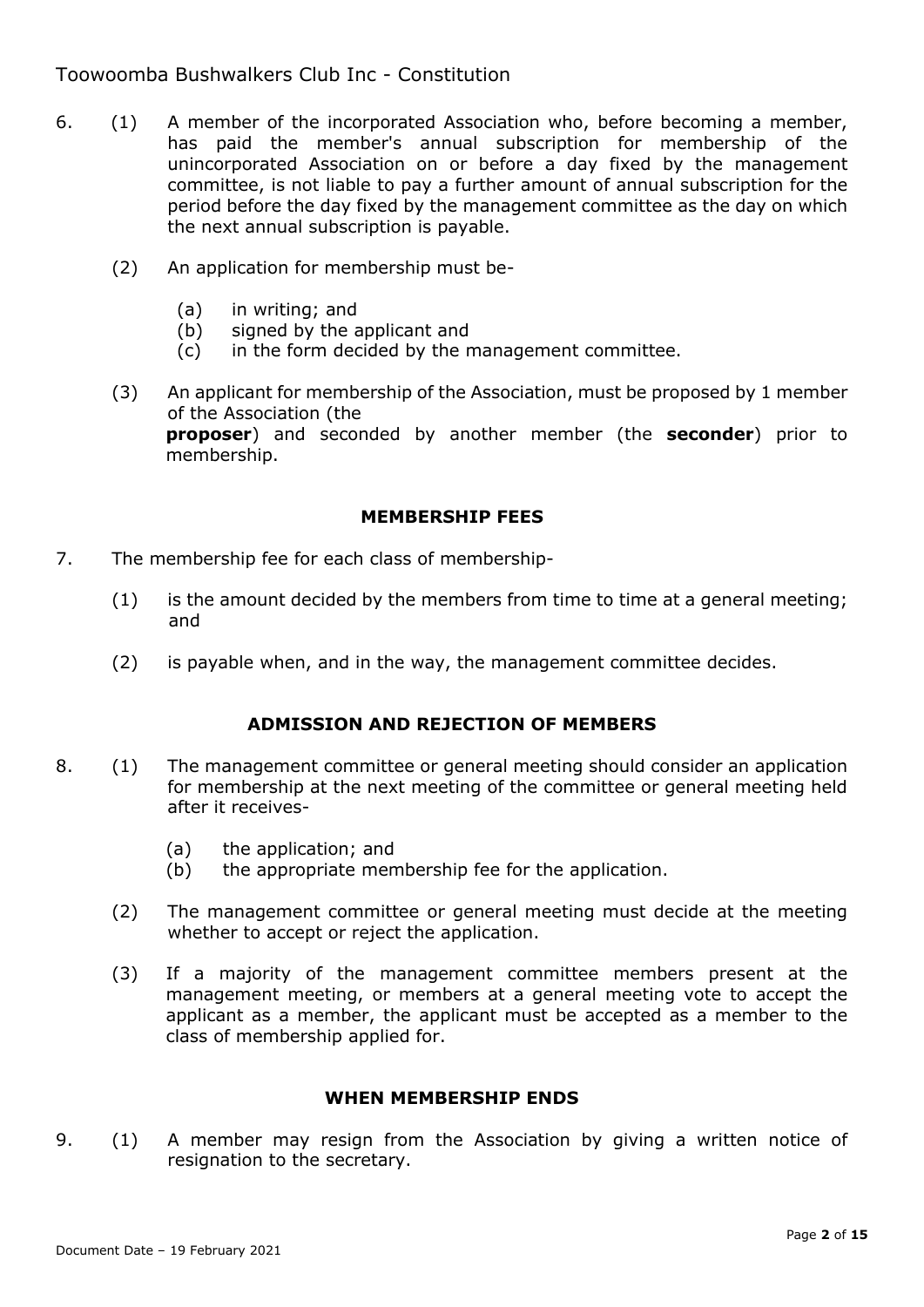- (2) The resignation takes effect on-
	- (a) the day and at the time the notice is received by the secretary; or
	- $(b)$  if a later day is stated in the notice the later day.
- (3) The management committee may terminate a member's membership if the member -
	- (a) is convicted of an indictable offence; or
	- (b) fails to comply with any of the provisions of the Rules or By-Laws; or
	- (c) conducts themselves in a manner considered to be injurious or prejudicial to the character or interests of the Association.
- (4) Before the management committee terminates a member's membership under s 9 (3), the committee must give the member a full and fair opportunity to show why the membership should not be terminated.
- (5) If, after considering all representations made by the member, the management committee decides to terminate the membership, the secretary of the committee must give the member a written notice of the decision except when membership lapses under s 9 (6).
- (6) If a member fails to renew their subscription by 3 months after their subscription falls due, their membership will be deemed to have lapsed. All reasonable attempts should be made to advise the member in arrears that their membership subscription has lapsed.

### **APPEAL AGAINST REJECTION OR TERMINATION OF MEMBERSHIP**

- 10. (1) A person whose application for membership has been rejected, or whose membership has been terminated, may give the secretary written notice of the person's intention to appeal against the decision.
	- (2) A notice of intention to appeal must be given to the secretary within 1 month after the person receives written notice of the decision.
	- (3) If the secretary receives a notice of intention to appeal, the secretary must, within 3 months after the day of receipt, call a general meeting to decide the appeal.
	- (4) At the meeting, the applicant must be given a full and fair opportunity to show why the application should not be rejected or the membership should not be terminated.
	- (5) Also, the management committee and the committee members who rejected the application or terminated the membership must be given an opportunity to show why the application should be rejected or the membership should be terminated.
	- (6) An appeal must be decided by a vote of the members present at the meeting.
	- (7) If a person whose application has been rejected does not appeal against the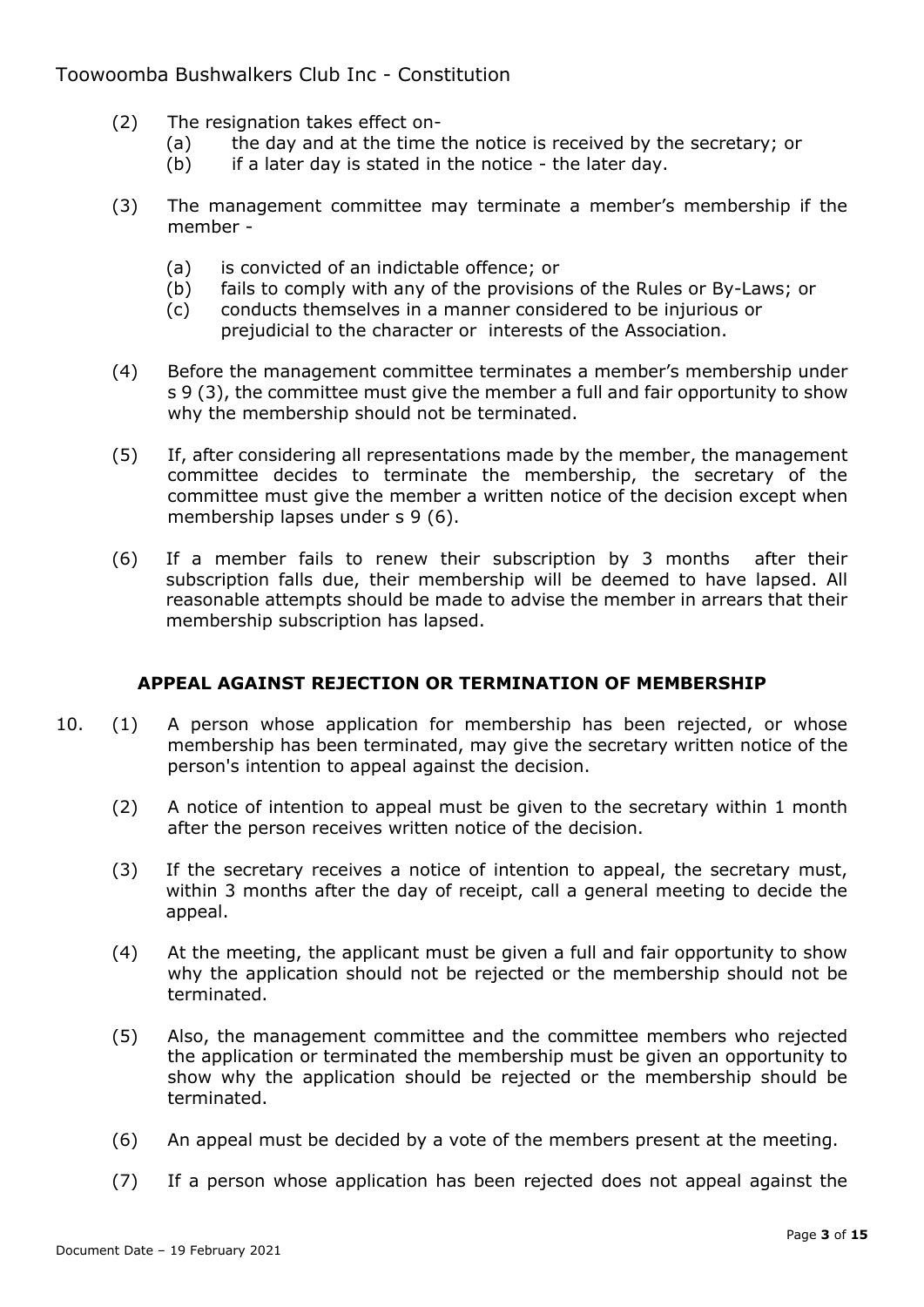decision within 1 month after receiving written notice of the decision, or the person appeals but the appeal is unsuccessful, the secretary must, as soon as practicable, refund the application fee paid by the person.

# **REGISTER OF MEMBERS**

- 11. (1) The management committee must keep a register of members, past and present.
	- (2) The register of members must include the following particulars for each member-
		- (a) the full name and residential address of the member;
		- (b) information required under Regulations;
		- (c) any other particulars the management committee or the members at a general meeting decide
	- (3) The secretary must make available to a member on request all personal details about them held by the club.

# **SECRETARY – ELECTION, APPOINTMENT, REMOVAL**

- 12. (1) The secretary must be an individual residing in Queensland, or in another State but not more than 65km from the Queensland border, who is—
	- (a) a member of the association elected by the association as secretary; or
	- (b) any of the following persons appointed by the management committee as secretary—
		- (i) a member of the associations management committee;
		- (ii) another member of the association;
		- (iii) another person.
	- (2) If a vacancy happens in the office of secretary, the members of the management committee must ensure a secretary is appointed or elected for the association within 1 month after the vacancy happens.
	- (3) If the management committee appoints a person mentioned in subrule  $(1)(b)(ii)$ as secretary, other than to fill a casual vacancy on the management committee, the person does not become a member of the management committee.
	- (4) However, if the management committee appoints a person mentioned in subrule  $(1)(b)(ii)$  as secretary to fill a casual vacancy on the management committee, the person becomes a member of the management committee.
	- (5) If the management committee appoints a person mentioned in subrule  $(1)(b)(iii)$  as secretary, the person does not become a member of the management committee.
	- (6) In this rule— casual vacancy, on a management committee, means a vacancy that happens when an elected member of the management committee resigns, dies or otherwise stops holding office.

.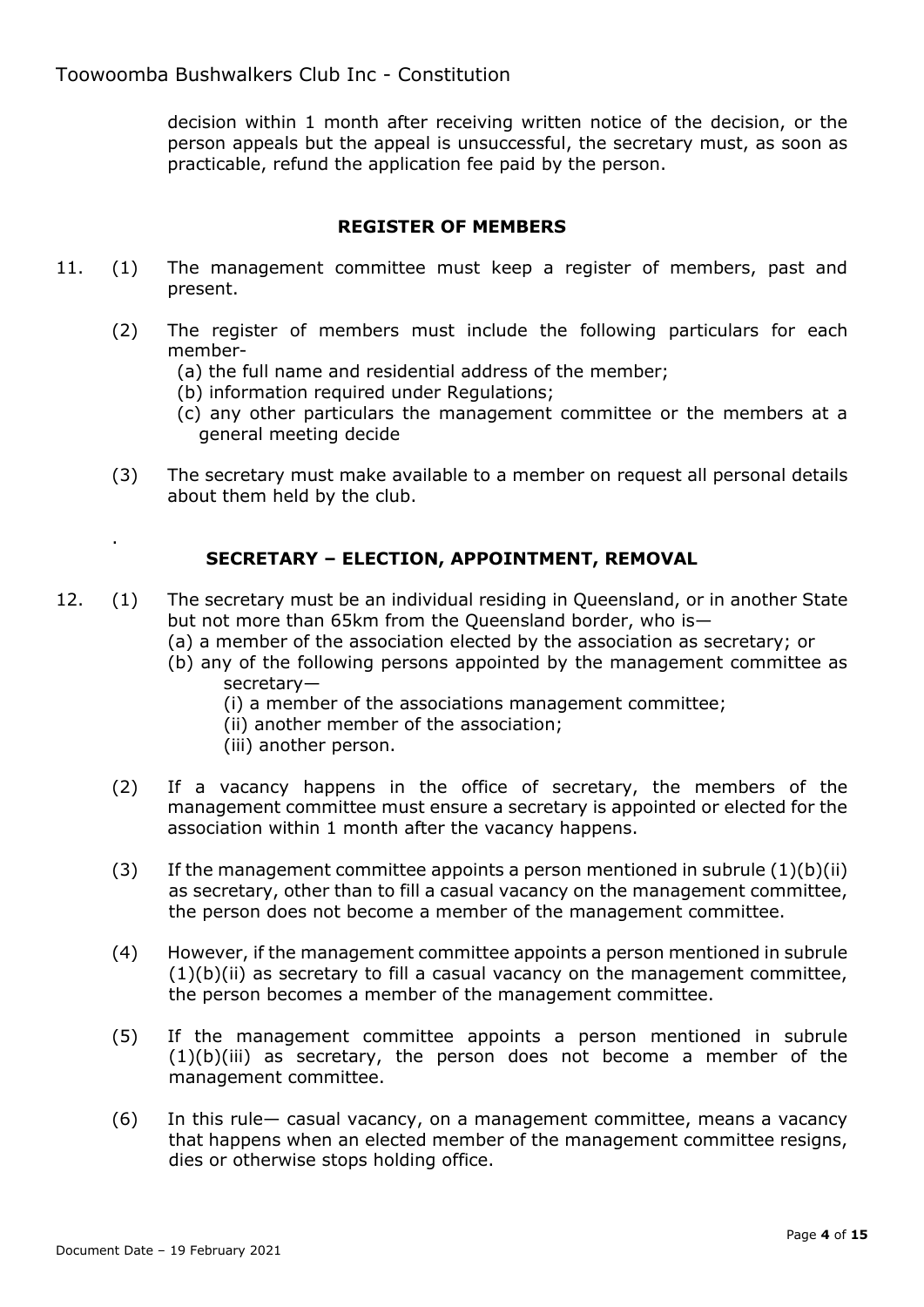- (7) The management committee of the association may at any time remove a person appointed by the committee as the secretary.
- (8) If the management committee removes a secretary who is a person mentioned in rule  $12(1)(b)(i)$ , the person remains a member of the management committee.
- (9) If the management committee removes a secretary who is a person mentioned in rule  $12(1)(b)(ii)$  and who has been appointed to a casual vacancy on the management committee under rule 12(4), the person remains a member of the management committee.

#### **MEMBERSHIP OF MANAGEMENT COMMITTEE**

- 13. (1) The management committee of the Association shall consist of at least three (3) members which shall include the president, vice-president, the treasurer, and any other members the Association's members elect at a general meeting and whose by-laws indicate that they will be part of the management committee.
	- (2) Every member of the management committee, other than a secretary appointed by the management committee under rule  $12(1)(b)(iii)$ , must be a member of the Association.
	- (3) At each annual general meeting of the Association, the members of the management committee and other office bearers must retire from office, but are eligible, on nomination, for re-election.
	- (4) No member may hold more than one Management Committee position.

#### **ELECTING THE MANAGEMENT COMMITTEE AND OTHER OFFICE BEARERS AT THE AGM**

- 14. A member of the management committee and other Office Bearers may only be elected as follows-
	- (1) Any member may nominate to be a member of the management committee or to be an office bearer. Such nominations should also be seconded by two other members.
	- (2) Any 2 members of the Association may nominate another member (the candidate) to serve as a member of the management committee or to be an office bearer;
	- (3) Management Committee nominations should be consistent with Association's Incorporation Act and Regulations.
	- (4) A returning Officer should be appointed for the voting process.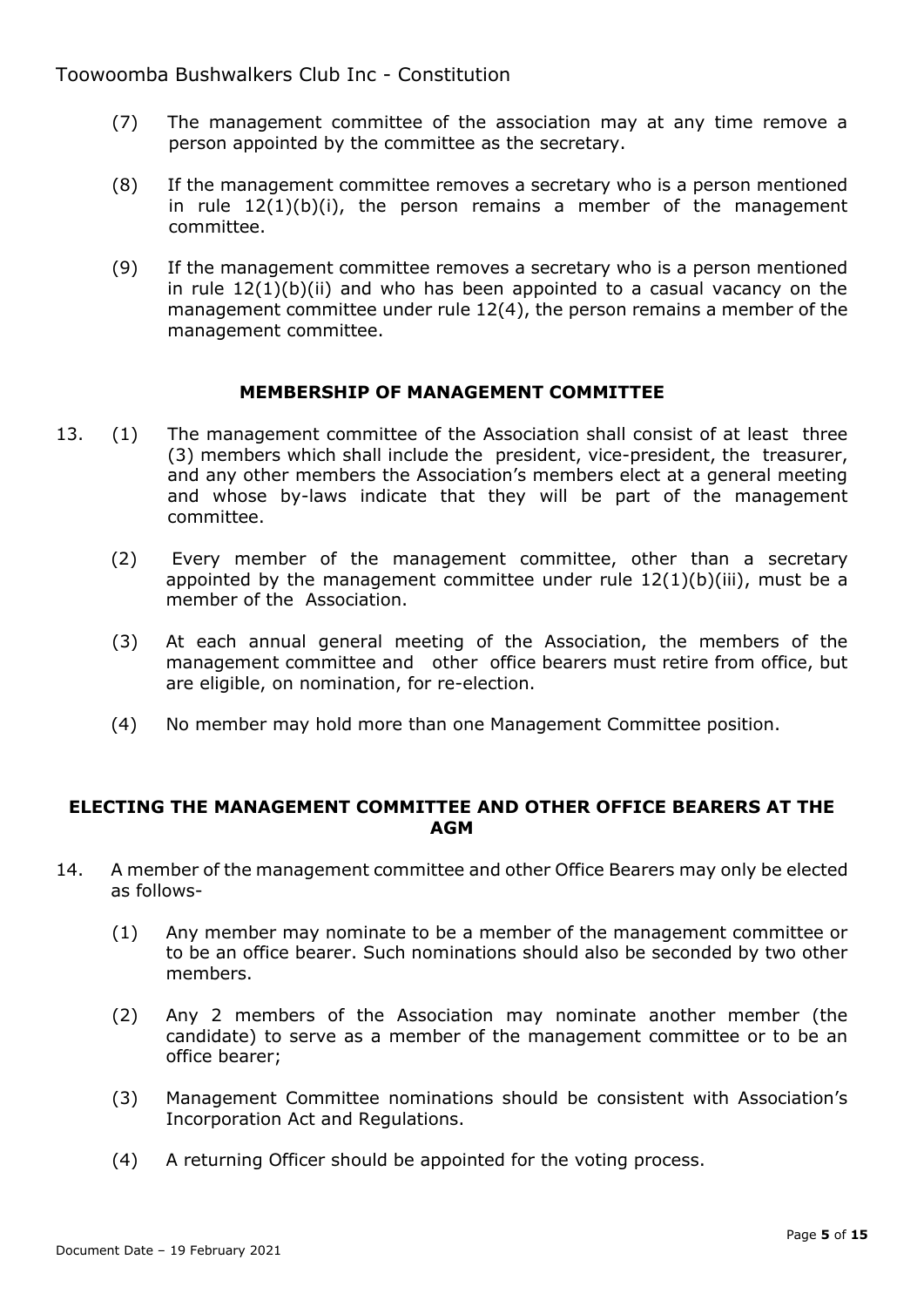- (5) Each member present has one vote only for each vacancy. In the case of a tied vote the returning officer should cast the deciding vote.
- (6) If, at the start of the meeting, there are not enough candidates nominated, nominations may be taken from the floor of the meeting.

### **RESIGNATION OR REMOVAL FROM OFFICE OF MANAGEMENT COMMITTEE MEMBER**

- 15. (1) A management committee member may resign from the committee by giving written notice of resignation to the secretary.
	- (2) The resignation takes effect on-
		- (a) the day and at the time the notice is received by the secretary; or
		- (b) if a later day is stated in the notice the later day.
	- (3) A member may be removed from office at a general meeting of the Association if a majority of the members present at the meeting vote in favour of removing the member.
	- (4) Before a vote of members is taken about removing the member from office, the member must be given a full and fair opportunity to show cause why he or she should not be removed from office.
	- (5) There is no right of appeal by a member under this section

### **VACANCIES ON MANAGEMENT COMMITTEE**

- 16. (1) If a casual vacancy happens on the management committee, the continuing members of the committee may appoint another member of the Association to fill the vacancy or the vacancy may be filled at the next general meeting until the next annual general meeting.
	- (2) The continuing members of the management committee may act despite a casual vacancy on the management committee.
	- (3) However, if the number of committee members is less than the number fixed under these rules as a quorum of the management committee, the continuing members may act only to-
		- (a) increase the number of management committee members to the number required for a quorum; or
		- (b) call a general meeting of the Association.

### **FUNCTIONS OF MANAGEMENT COMMITTEE**

- 17. (1) Subject to these rules or a resolution of the Association members carried at a general meeting, the management committee -
	- (a) has the general control and management of the administration of the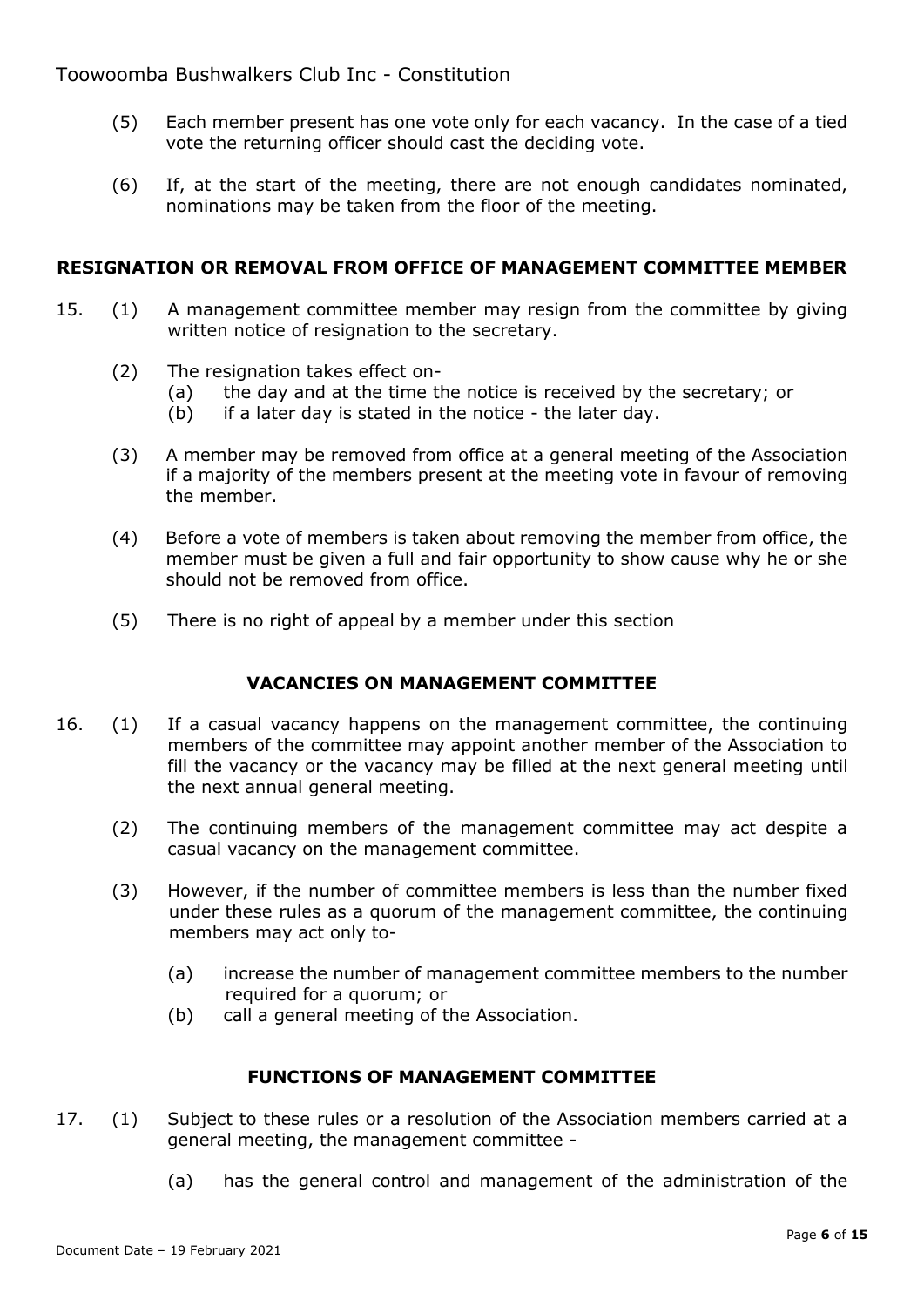affairs, property and funds of the Association; and

- (b) has authority to interpret the meaning of these rules and any matter relating to the Association on which the rules are silent.
- (2) The management committee may exercise the powers of the Association
	- (a) to secure the amounts mentioned in paragraph (a) or the payment or performance of any debt, liability, contract, guarantee or other engagement incurred or to be entered into by the Association in any way,
	- (b) to invest in a way the members of the Association may from time to time decide.

### **MEETINGS OF MANAGEMENT COMMITTEE**

- 18. (1) Subject to subsections (2) to (16), the management committee may meet and conduct its proceedings as it considers appropriate.
	- (2) The management committee must meet at least once every 4 months to exercise its function.
	- (3) The committee must decide how a meeting is to be called.
	- (4) Notice of a meeting is to be given in the way decided by the committee.
	- (5) If the secretary receives a written request signed by at least 33% of the management committee members, the secretary must call a special meeting of the committee.
	- (6) A request for a special meeting must state-
		- (a) why the special meeting is being called; and
		- (b) the business to be conducted at the meeting.
	- (7) At a management committee meeting, more than 50% of the members elected or appointed to the committee as at the close of the last general meeting of the members form a quorum.
	- (8) A management committee member may vote in person or by proxy or by attorney and-
		- (a) On a show of hands, each person present who is a management committee member or a representative of a management committee member has 1 vote; and
		- (b) A properly authorised representative may represent one proxy only; and
		- (c) An instrument appointing a proxy must be in writing, in an approved form; and-
			- (i) if the appointor is an individual signed by the appointor or the appointor's attorney properly authorised in writing; or
			- (ii) if the appointor is a corporation either under seal or signed by a properly authorised officer or attorney of the corporation; and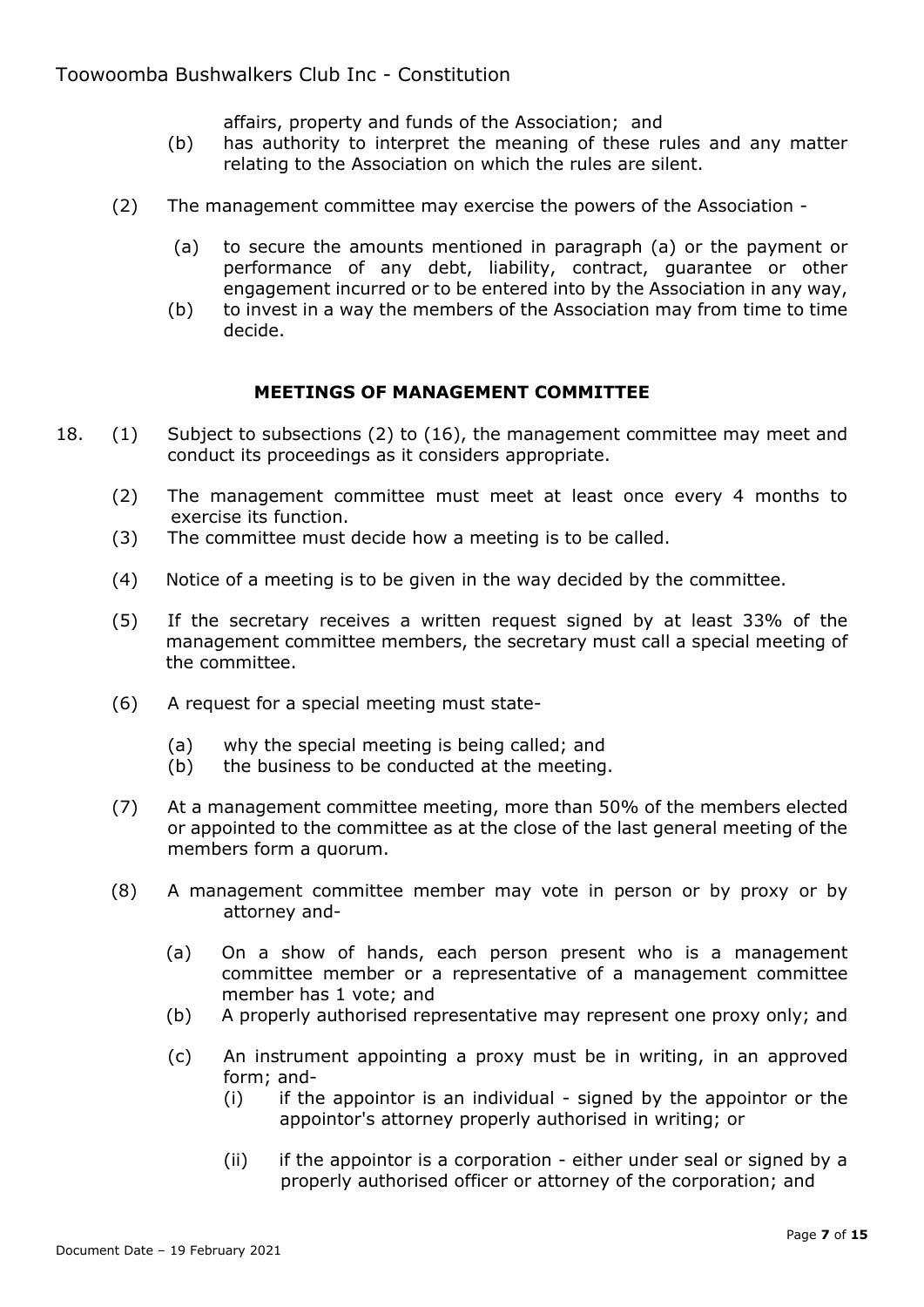- (d) A proxy may be a member of the Association or another person; and
- (e) Unless otherwise instructed by the appointor, the proxy may vote as the proxy considers appropriate
- (f) If a management committee member wants to give a proxy an opportunity to vote for or against a resolution, the instrument appointing a proxy, listing the resolution/s, and direction to vote must be in an approved form
- (g) Each instrument appointing a proxy must be given to the secretary before the start of the meeting or adjourned meeting at which the person named in the instrument proposes to vote;
- (9) A question arising at a committee meeting is to be decided by a majority vote of committee members present in person or by proxy at the meeting and, if the votes are equal, the question is decided in the negative.
- (10) A management committee member must not vote on a question about a contract or proposed contract with the Association if the member has an interest in the contract or proposed contract, and if the member does vote the member's vote must not be counted.
- (11) The secretary must give each management committee member at least 14 days' notice of a special meeting of the committee.
- (12) A notice of a special meeting must state-
	- (a) the day, time and place of the meeting; and
	- (b) the business to be conducted at the meeting.
- (13) The president or, if there is no president or if the president is not present within 10 minutes after the time fixed for a management committee meeting, the vicepresident is to preside as chairperson at the meeting.
- (14) If the president and the vice-president are absent from a management committee meeting, the members may choose 1 of their number to preside as chairperson at the meeting.
- (15) If a quorum is not present within 30 minutes after the time fixed for a management committee meeting called on the request of committee members, the meeting lapses.
- (16) If a quorum is not present within 30 minutes after the time fixed for a management committee meeting called other than on the request of committee members, the meeting is to be adjourned to-
	- (a) the same day, time and place in the next week; or
	- (b) a day, time and place decided by the committee
- (17) If, at the adjourned meeting mentioned in subsection (16), a quorum is not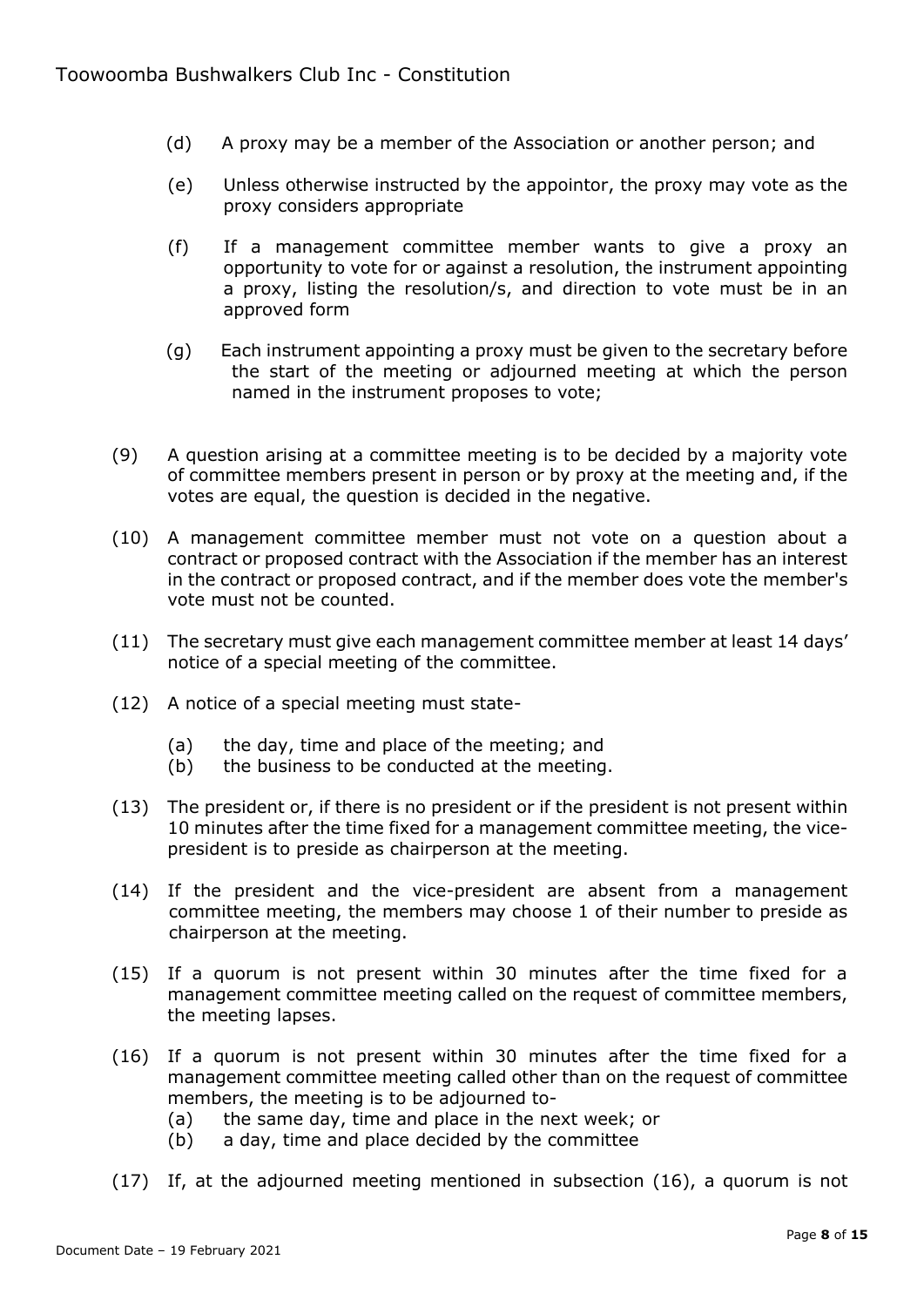present within 30 minutes after the time fixed for the meeting, the meeting lapses.

(18) Meetings of the Management committee may be held at the same time as a general meeting

#### **DELEGATION OF MANAGEMENT COMMITTEE POWERS**

- 19. (1) The management committee may delegate the whole or part of its powers to a subcommittee consisting of the Association members considered appropriate by the committee.
	- (2) A subcommittee may only exercise delegated powers in the way the management committee decides.
	- (3) A subcommittee may elect a chairperson of its meetings.
	- (4) If a chairperson is not elected, or if the chairperson is not present within 10 minutes after the time fixed for a meeting, the members present may choose 1 of their number to be chairperson of the meeting.
	- (5) A subcommittee may meet and adjourn as it considers appropriate.
	- (6) A question arising at a subcommittee meeting is to be decided by a majority vote of the members present at the meeting and, if the votes are equal, the question is decided in the negative.

### **ACTS NOT AFFECTED BY DEFECTS OR DISQUALIFICATIONS**

- 20. (1) An act performed by the management committee, a subcommittee or a person delegated by the management committee is taken to have been validly performed if the decision had been ratified by the committee.
	- (2) Subsection (1) applies even if the act was performed when-
		- (a) there was a defect in the appointment of a member of the management committee, subcommittee or person delegated as a member of the management committee; or
		- (b) a management committee member, subcommittee member or person delegated as a member of the management committee, was disqualified from being a member.

### **RESOLUTIONS OF MANAGEMENT COMMITTEE WITHOUT MEETING**

21. (1) A written resolution signed by each member of the management committee for the time being entitled to receive notice of a committee meeting is as valid and effectual as if it had been passed at a committee meeting that was properly called and held.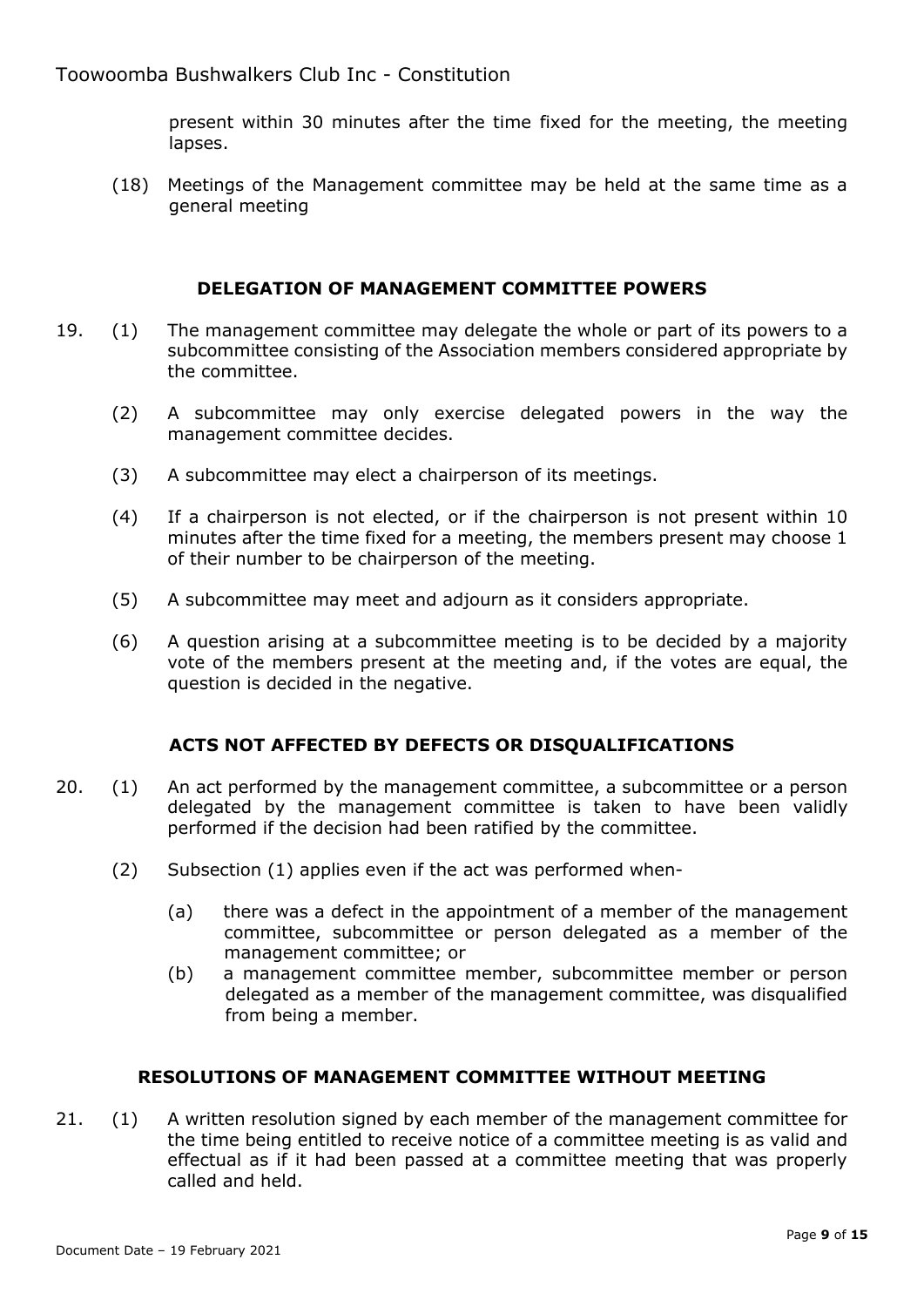(2) A resolution mentioned in subsection (1) may consist of several documents in like form, each signed by 1 or more members of the committee.

### **FIRST GENERAL MEETING**

- 22. The first general meeting must be held not less than 1 month, and not more than 3 months, after the day the Association is incorporated.
	- (1) The management committee must decide where the meeting is to be held.
	- (2) The business to be conducted at the first general meeting must include the appointment of an auditor.

#### **FIRST ANNUAL GENERAL MEETING**

23. The first annual general meeting must be held within 18 months after the day the Association is incorporated.

#### **SUBSEQUENT ANNUAL GENERAL MEETINGS**

- 24. Each subsequent annual general meeting must be held
	- (1) at least once each year; and
	- (2) within 6 months after the end of the Association's previous financial year.

### **BUSINESS TO BE CONDUCTED AT ANNUAL GENERAL MEETING**

- 25. The following business must be conducted at each annual general meeting
	- (1) receiving the statement of income and expenditure, assets, liabilities and mortgages, charges and securities affecting the property of the Association for the last financial year;
	- (2) receiving the auditor's report on the financial affairs of the Association for the last financial year if legally required of the Associations Incorporation Act 1981;
	- (3) presenting the audited statement to the meeting for adoption if legally required of the Associations Incorporation Act 1981;
	- (4) electing members of the management committee and other office bearers;

### **SPECIAL GENERAL MEETING**

26. (1) The secretary may only call a special general meeting by giving each member notice of the meeting within 14 days after-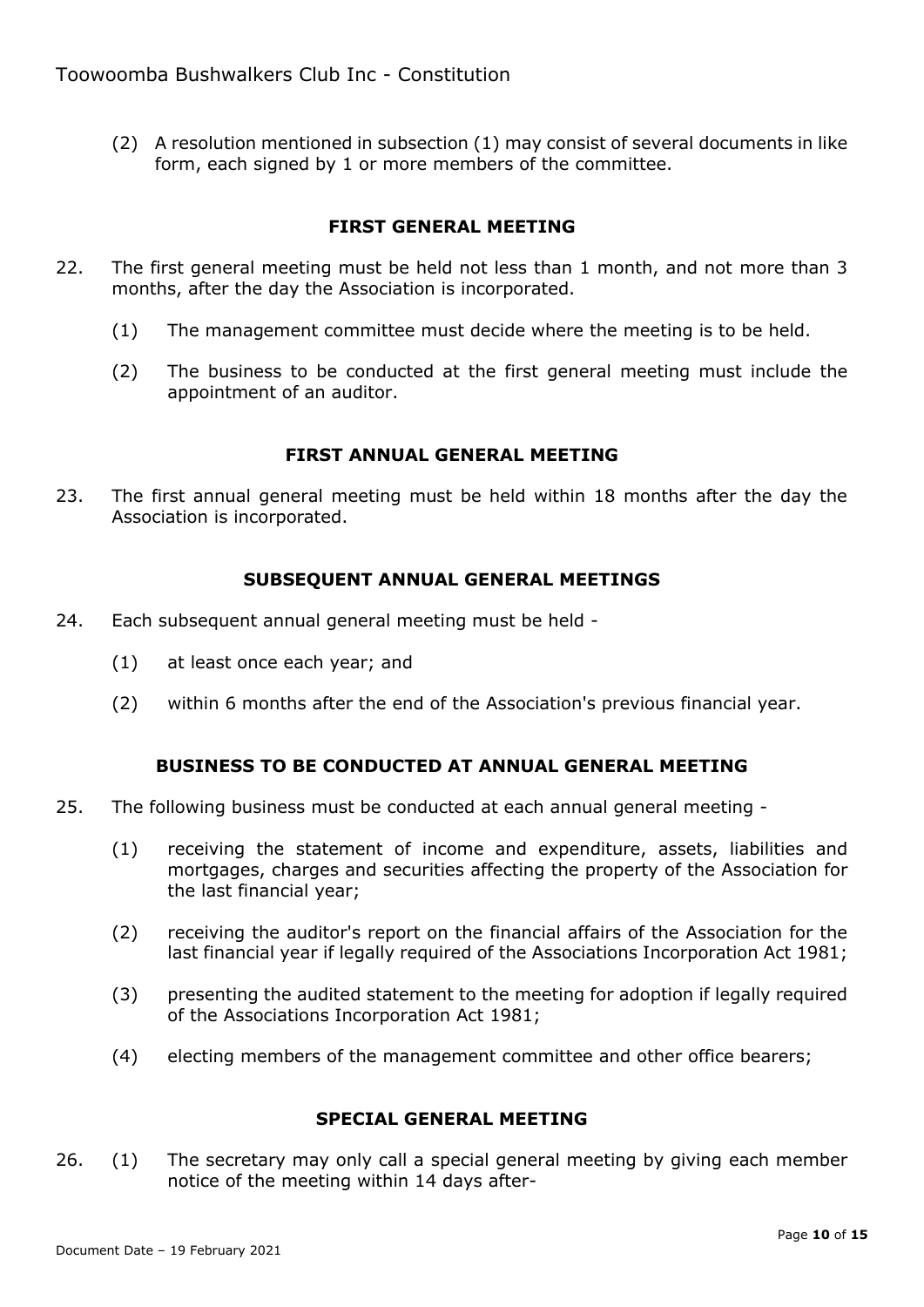- (a) being directed to call the meeting by the management committee; or
- (b) being given a written request signed by-
	- (i) at least 33% of the members of the Association presently on the management committee; or
	- (ii) at least the number of ordinary members of the Association equal to double the number of members of the Association presently on the management committee plus 1; or
- (c) being given a written notice of an intention to appeal against the decision of the management committee-
	- (i) to reject an application for membership; or
	- (ii) to terminate a person's membership.
- (2) A request mentioned in subsection (1) (b) must state-
	- (a) why the special general meeting is being called; and
	- (b) the business to be conducted at the meeting.

### **NOTICE OF GENERAL MEETING**

27. A general meeting or management committee may set times for scheduled general meetings of club members.

### **QUORUM FOR, AND ADJOURNMENT OF, GENERAL MEETING**

- 28. (1) Subject to subsection (5), at a general meeting the number of members equal to double the number of members of the Association presently on the management committee plus 1 form a quorum.
	- (2) No business may be conducted at a general meeting unless a quorum of members is present when the meeting proceeds to business.
	- (3) If a quorum is not present within 30 minutes after the time fixed for a general meeting called on the request of members of the management committee or the Association, the meeting lapses.
	- (4) If a quorum is not present within 30 minutes after the time fixed for a general meeting called other than on the request of members of the management committee or the Association, the meeting is to be adjourned to-
		- (a) the same day, time and place in the next week; or
		- (b) a day, time and place decided by the management committee.
	- (5) The chairperson may, with the consent of any meeting at which a quorum is present, and must if directed by the meeting, adjourn the meeting from time to time and from place to place.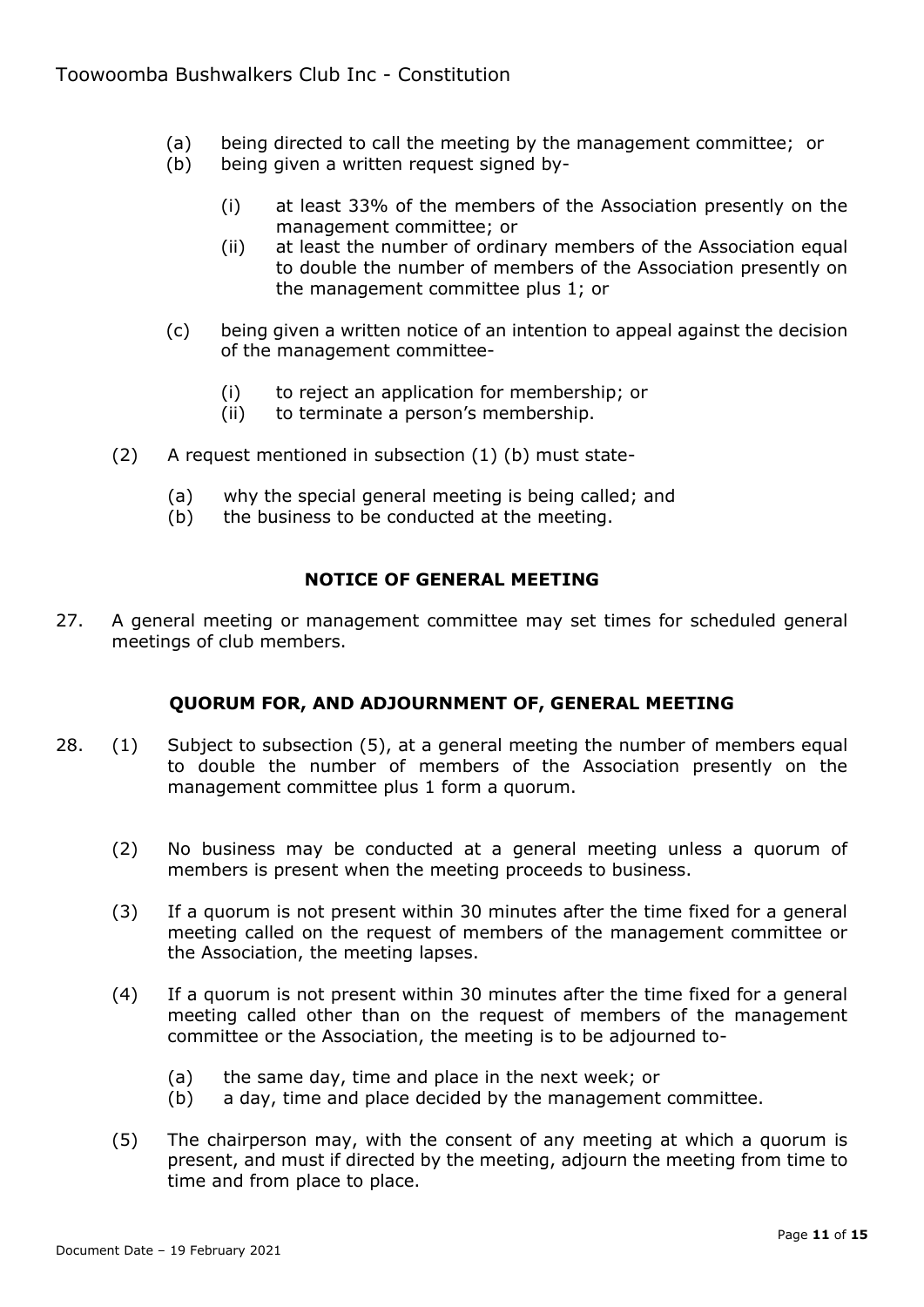- (6) If a meeting is adjourned under subsection (5), only the business left unfinished at the meeting from which the adjournment took place may be conducted at the adjourned meeting.
- (7) The secretary is not required to give the members notice of an adjournment or of the business to be conducted at an adjourned meeting unless a meeting is adjourned for at least 30 days.
- (8) If a meeting is adjourned for at least 30 days, notice of the adjourned meeting must be given in the same way notice is given for an original meeting.
- (9) In this rule -

**"member"** includes a person attending as a proxy or representing a corporation that is a member.

### **PROCEDURE AT GENERAL MEETING**

- 29. (1) Subject to these rules, at each general meeting -
	- (a) the president or, if there is no president or if the president is not present within 15 minutes after the time fixed for the meeting or is unwilling to act, the vice-president is to preside as chairperson; and
	- (b) if the vice-president is absent or unwilling to act as chairperson, the members present must elect 1 of their number to be chairperson of the meeting; and
	- (c) the chairperson must conduct the meeting in a proper and orderly way; and
	- (d) each question, matter or resolution must be decided by a majority of votes of the members present; and
	- (e) each member present and entitled to vote is entitled to 1 vote only and, if the votes are equal, the chairperson has a casting vote as well as a primary vote; and
	- (f) a member is not entitled to vote at a general meeting if the member's annual subscription is in arrears at the date of the meeting; and
	- (g) voting may be by a show of hands or a division of members, unless at least 20% of the members present demand a secret ballot; and
	- (h) if a secret ballot is held, the chairperson must appoint 2 members to conduct the secret ballot in the way the chairperson decides; and
	- (i) the result of a secret ballot as declared by the chairperson is taken to be a resolution of the meeting at which the ballot was held; and
	- (j) a member may vote in person or by proxy or by attorney and-
		- (i) on a show of hands, each person present who is a member or a representative of a member has 1 vote; and
		- (ii) in a secret ballot, each member present in person or by proxy or by attorney or other properly authorised representative has 1 vote; and
		- (iii) a properly authorised representative may represent one proxy only; and
	- (k) an instrument appointing a proxy must be in writing, in an approved form; and-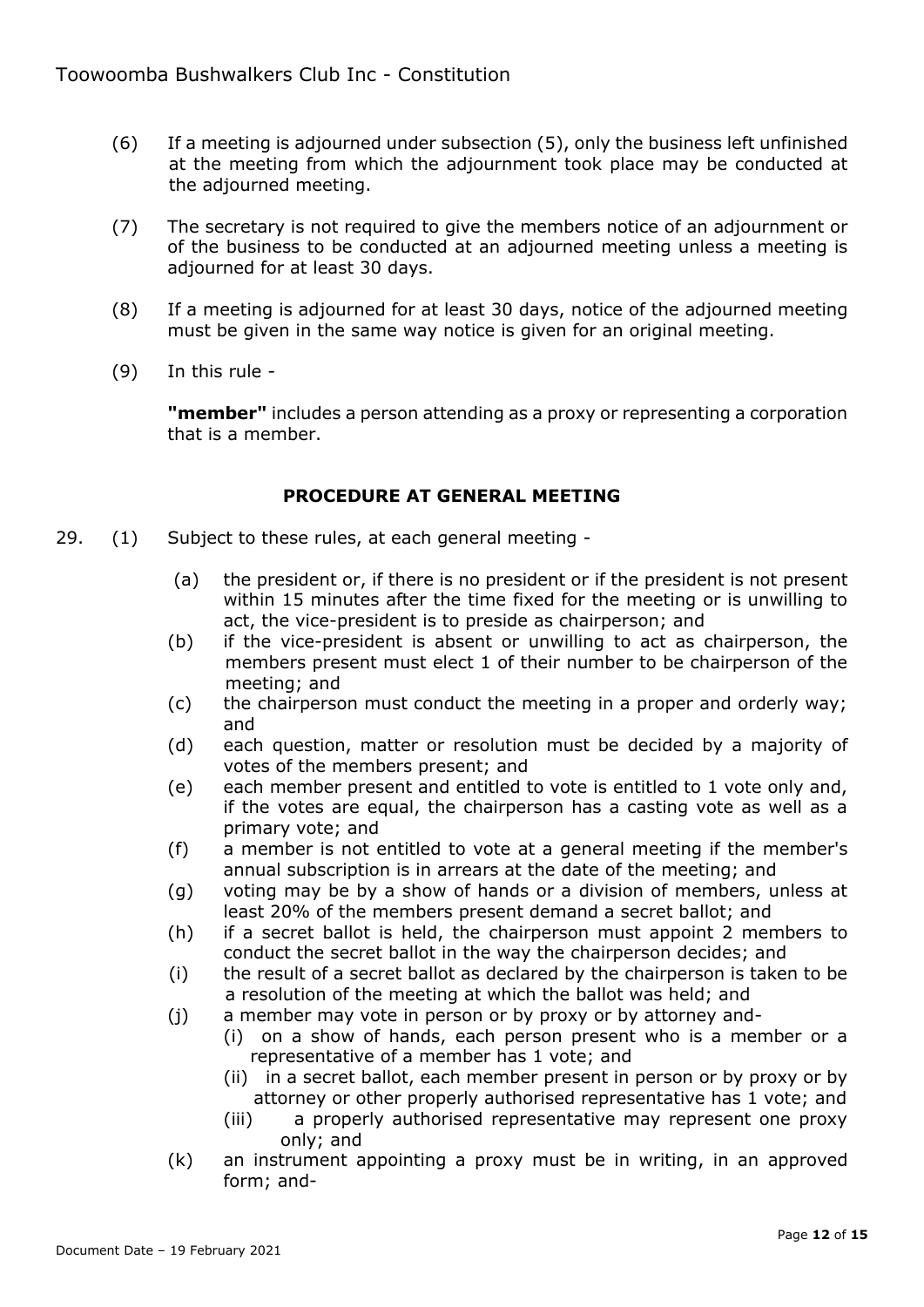- (i) if the appointor is an individual signed by the appointor or the appointor's attorney properly authorised in writing; or
- (ii) if the appointor is a corporation either under seal or signed by a properly authorised officer or attorney of the corporation; and
- (l) a proxy may be a member of the Association or another person; and
- (m) the instrument appointing a proxy is taken to confer authority to demand or join in demanding a secret ballot; and
- (n) Unless otherwise instructed by the appointor, the proxy may vote as the proxy considers appropriate
- (o) if a member wants to give a proxy an opportunity to vote for or against a resolution, the instrument appointing a proxy, listing the resolution/s and direction to vote must be in an approved form
- (p) each instrument appointing a proxy must be given to the secretary before the start of the meeting or adjourned meeting at which the person named in the instrument proposes to vote; and
- (q) the secretary must ensure full and accurate minutes of all questions, matters, resolutions and other proceedings of each management committee meeting and general meeting are entered in a minute book; and
- (r) the secretary must ensure the minute book for each general meeting is open for inspection at all reasonable times by any financial member who previously applies to the secretary for the inspection.
- (2) To ensure the accuracy of the minutes recorded under subsection  $(1)(p)$ -
	- (a) the minutes of each management committee meeting must be signed by the chairperson of the meeting, or the chairperson of the next management committee meeting, verifying their accuracy; and
	- (b) the minutes of each general meeting must be signed by the chairperson of the meeting, or the chairperson of the next general meeting, verifying their accuracy; and
	- (c) the minutes of each annual general meeting must be signed by the chairperson of the meeting, or the chairperson of the next meeting of the Association that is a general meeting or annual general meeting, verifying their accuracy.

#### **BY-LAWS**

- 30. (1) A general meeting may approve make, amend or repeal by-laws, not inconsistent with these rules, for the internal management of the Association.
	- (2) A by-law may be set aside by a vote of members at a general meeting of the Association.

### **ALTERATION OF RULES**

31. (1) Subject to the *Associations Incorporation Act 1981*, these rules may be amended, repealed or added to by a special resolution carried at a general meeting.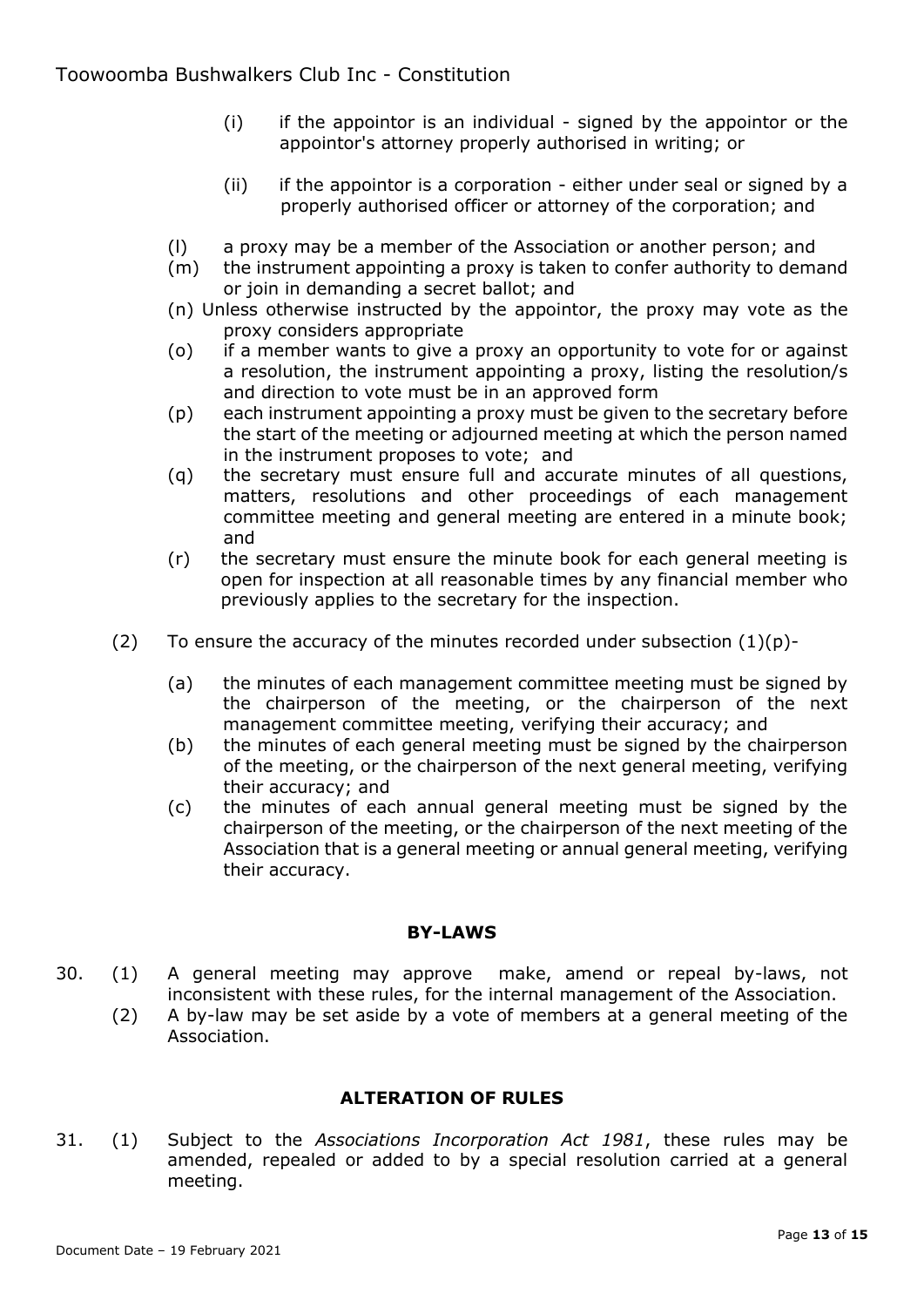(2) However an amendment, repeal or addition is valid only if it is registered by the chief executive.

#### **COMMON SEAL**

- 32. (1) The management committee must ensure the Association has a common seal.
	- (2) The common seal must be-
		- (a) kept securely by the management committee; and
		- (b) used only under the authority of the management committee.
	- (3) Each instrument to which the seal is attached must be signed by a member of the management committee and countersigned by-
		- (a) the secretary; or
		- (b) another member of the management committee; or
		- (c) someone appointed by the management committee.

#### **FUNDS AND ACCOUNTS**

- 33. (1) The funds of the Association must be kept in an account in the name of the Association in a financial institution decided by the management committee.
	- (2) Records and accounts must be kept in the English language showing full and accurate particulars of the financial affairs of the Association.
	- (3) All amounts must be deposited in the financial institution account as soon as practicable after receipt.
	- (4) For any amount to be paid by cheque, the cheque must be signed by any 2 of the following-
		- (a) the president;
		- (b) the secretary;
		- (c) the treasurer;

(d) another member authorised by the management committee for the purpose.

- (5) Cheques, other than cheques for wages, allowances or petty cash recoupment, must be crossed `not negotiable'.
- (6) A petty cash account must be kept on the imprest system, and the management committee must decide the amount of petty cash to be kept in the account.
- (7) All expenditure must be approved or ratified at a management committee meeting or a general meeting.